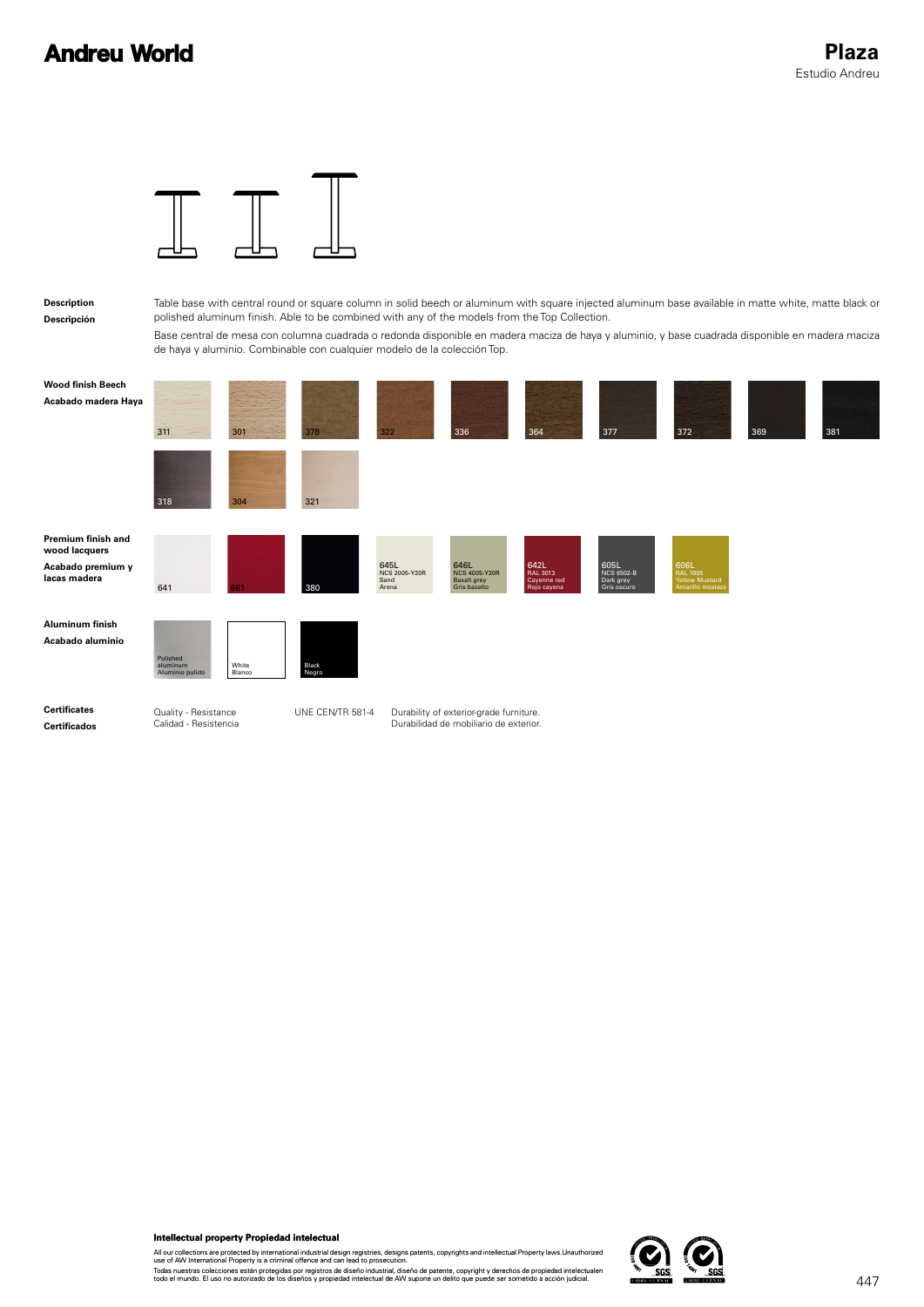#### **15.75x15.75**



Maximum table top 27.50x27.50 / ø31.50. Minimum table top 18.50x18.50 / ø21.75. Estimated table base assembly time 3 minutes. The price of the unasse,bled table bases applies only to orders greater than 10 units. Estimated table base assembly time 3 minutes. The price of the unassembled table bases applies only to orders greater than 10 units.

Medida máxima de sobre 27.50x27.50 / ø31.50. Medida mínima de sobre 18.50x18.50 / ø21.75. Tiempo estimado de montaje por base 3 min. El precio de las bases desmontadas se aplicará sólo para pedidos a partir de 10 unidades.





| <b>Base</b><br><b>Base</b> | <b>Wood column</b><br>Columna madera | Round wood<br>Redondo madera |                                |     | Square wood<br>Cuadrado madera |                                                  | Aluminum column<br>Columna aluminio | Round aluminium<br>Redondo aluminio |                   |               | Square aluminium<br>Cuadrado aluminio |               |               |        |     |
|----------------------------|--------------------------------------|------------------------------|--------------------------------|-----|--------------------------------|--------------------------------------------------|-------------------------------------|-------------------------------------|-------------------|---------------|---------------------------------------|---------------|---------------|--------|-----|
|                            |                                      | Ref.                         |                                | \$  | Ref.                           |                                                  | \$                                  |                                     |                   | Ref.          | \$                                    |               | Ref.          | \$     |     |
|                            |                                      | <b>BM1060</b>                | $\ast$<br>818<br><b>BM1063</b> |     | $\ast$                         | 838                                              |                                     | White/Black matte                   | <b>BM1066</b>     | $\ast$        | 623                                   | <b>BM1071</b> | $\ast$        | 648    |     |
| Aluminum                   |                                      |                              | $***$                          | 784 |                                | $***$                                            | 798                                 |                                     | Blanco/Negro mate |               | $**$                                  | 596           |               | $**$   | 619 |
| Aluminio                   | Beech                                | <b>BM1062</b>                | $*$                            | 832 | <b>BM1065</b>                  | $\ast$                                           | 840                                 |                                     | Polished aluminum | <b>BM1068</b> | $\ast$                                | 698           | <b>BM1073</b> | $\ast$ | 740 |
|                            |                                      |                              | $***$                          | 794 |                                | $***$                                            | 801                                 |                                     | Aluminio pulido   |               | $***$                                 | 676           |               | $**$   | 713 |
|                            | Haya                                 | <b>BM1116</b>                | $\ast$                         |     |                                | $\ast$                                           | 999                                 |                                     | White/Black matte | <b>BM1118</b> | $\ast$                                | 874           | <b>BM1120</b> | $\ast$ | 874 |
| Beech<br>Haya              |                                      |                              |                                | 999 | <b>BM1117</b>                  |                                                  |                                     |                                     | Blanco/Negro mate |               | $***$                                 | 832           |               | $* *$  | 867 |
|                            |                                      |                              | $***$                          |     |                                | $***$                                            |                                     |                                     | Polished aluminum |               | $\ast$                                | 908           | <b>BM1121</b> | $\ast$ |     |
|                            |                                      |                              |                                |     |                                | 985<br><b>BM1119</b><br>Aluminio pulido<br>$***$ | 902                                 |                                     | $* *$             | 915           |                                       |               |               |        |     |

SERIE<br>600

Matte lacquered and premium up charge Incremento por lacado mate y premium 82

\*Assembled \*Montada

\*\*Unassembled \*\*Desmontada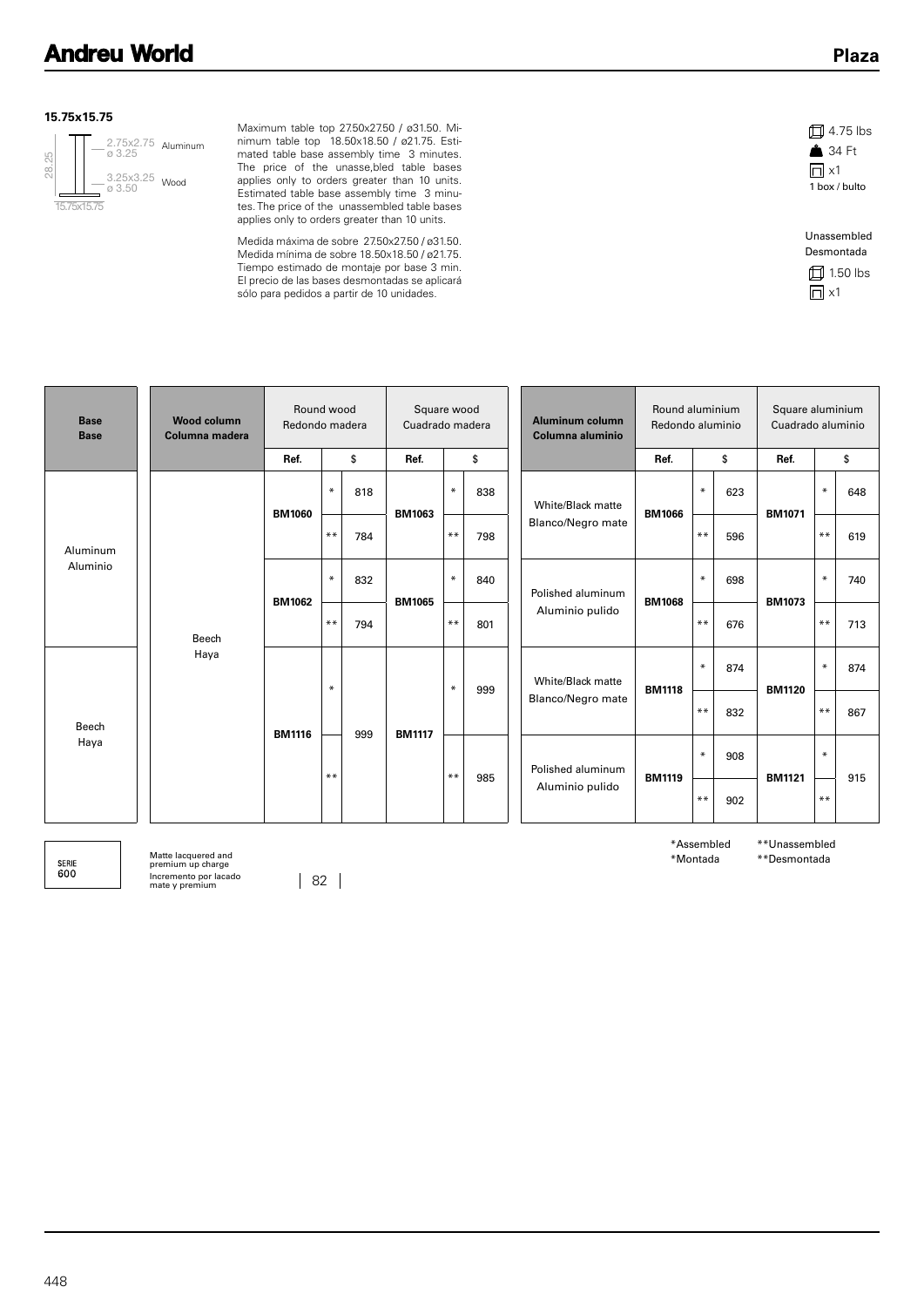#### **17.75x17.75**



Maximum table top 35.50x35.50 / ø39.50. Minimum table top 18.50x18.50 / ø21.75. Estimated table base assembly time 3 minutes. The price of the unasse,bled table bases applies only to orders greater than 10 units. Estimated table base assembly time 3 minutes. The price of the unassembled table bases applies only to orders greater than 10 units.

Medida máxima de sobre 35.50x35.50 / ø39.50. Medida mínima de sobre 18.50x18.50 / ø21.75. Tiempo estimado de montaje por base 3 min. El precio de las bases desmontadas se aplicará sólo para pedidos a partir de 10 unidades.

| $\Box$ 5.75 lbs |
|-----------------|
| <b>A</b> 45 Ft  |
| $\Box$ x1       |
| 1 box / bulto   |
|                 |
| Unassembled     |
|                 |
| Desmontada      |



| <b>Base</b><br><b>Base</b> | <b>Wood column</b><br>Columna madera | Round wood<br>Redondo madera |        |       | Square wood<br>Cuadrado madera |        |       |                   | <b>Aluminum column</b><br>Columna aluminio | Round aluminium<br>Redondo aluminio |        |     | Square aluminium<br>Cuadrado aluminio |        |     |  |
|----------------------------|--------------------------------------|------------------------------|--------|-------|--------------------------------|--------|-------|-------------------|--------------------------------------------|-------------------------------------|--------|-----|---------------------------------------|--------|-----|--|
|                            |                                      | Ref.                         |        | \$    | Ref.                           |        | \$    |                   |                                            | Ref.                                |        | \$  | Ref.                                  |        | \$  |  |
|                            |                                      | <b>BM1076</b>                | $\ast$ | 886   | <b>BM1079</b>                  | $\ast$ | 895   |                   | White/Black matte                          | <b>BM1082</b>                       | $\ast$ | 671 | <b>BM1087</b>                         | $\ast$ | 701 |  |
| Aluminum<br>Aluminio       |                                      |                              | $***$  | 848   |                                | $***$  | 856   | Blanco/Negro mate |                                            | $* *$                               | 646    |     | $***$                                 | 674    |     |  |
|                            | Beech<br>Haya                        | <b>BM1078</b>                | $\ast$ | 904   | <b>BM1081</b>                  | $\ast$ | 913   |                   | Polished aluminum                          | <b>BM1084</b>                       | $\ast$ | 762 | <b>BM1089</b>                         | $\ast$ | 809 |  |
|                            |                                      |                              | $***$  | 867   |                                | $***$  | 874   |                   | Aluminio pulido                            |                                     | $* *$  | 737 |                                       | $***$  | 786 |  |
|                            |                                      |                              | $\ast$ | 1,053 |                                | $\ast$ | 1,060 |                   | White/Black matte                          | <b>BM1124</b>                       | $\ast$ | 921 | <b>BM1126</b>                         | $\ast$ | 915 |  |
| Beech<br>Haya              |                                      | <b>BM1122</b>                |        |       | <b>BM1123</b>                  |        |       |                   | Blanco/Negro mate                          |                                     | $* *$  | 902 |                                       | $***$  | 895 |  |
|                            |                                      |                              | $***$  |       |                                | $***$  |       |                   | Polished aluminum                          | <b>BM1125</b>                       | $\ast$ | 962 |                                       | $\ast$ | 985 |  |
|                            |                                      |                              | 1,024  |       |                                |        | 1,024 |                   | Aluminio pulido                            |                                     | $* *$  | 940 | <b>BM1127</b>                         | $* *$  | 962 |  |

SERIE<br>600

Matte lacquered and premium up charge Incremento por lacado mate y premium 82

\*Assembled \*Montada

\*\*Unassembled \*\*Desmontada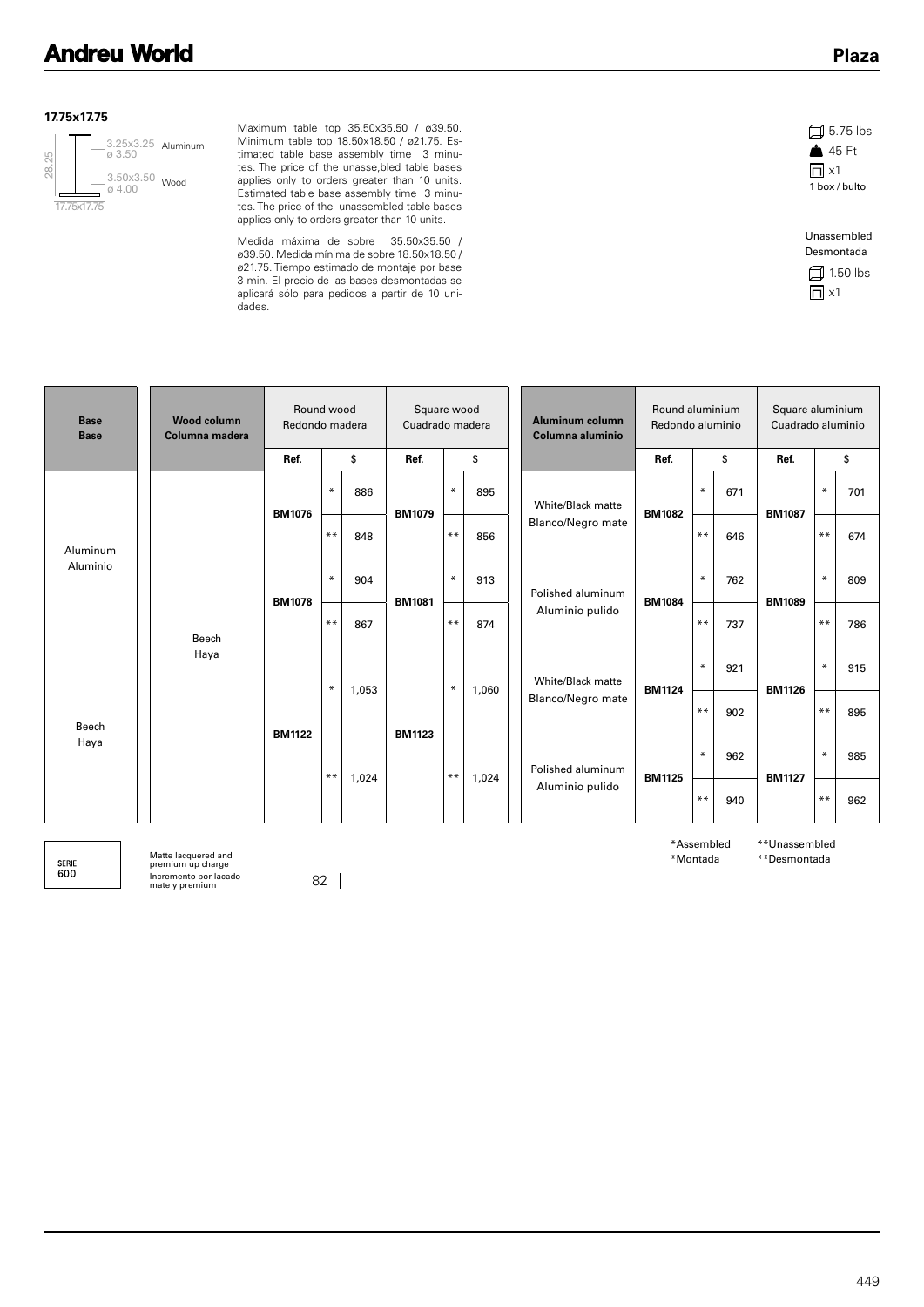#### **17.75x17.75**



Maximum table top 35.50x35.50 / ø39.50. Minimum table top 18.50x18.50 / ø21.75. Estimated table base assembly time 3 minutes. The price of the unasse,bled table bases applies only to orders greater than 10 units. Estimated table base assembly time 3 minutes. The price of the unassembled table bases applies only to orders greater than 10 units.

Medida máxima de sobre 35.50x35.50 / ø39.50. Medida mínima de sobre 18.50x18.50 / ø21.75. Tiempo estimado de montaje por base 3 min. El precio de las bases desmontadas se aplicará sólo para pedidos a partir de 10 unidades.





| <b>Base</b><br><b>Base</b> | <b>Wood column</b><br>Columna madera |               | Round wood<br>Redondo madera |       |               | Square wood<br>Cuadrado madera |       |  | Aluminum column<br>Columna aluminio | Round aluminium<br>Redondo aluminio |        |       | Square aluminium<br>Cuadrado aluminio |        |       |
|----------------------------|--------------------------------------|---------------|------------------------------|-------|---------------|--------------------------------|-------|--|-------------------------------------|-------------------------------------|--------|-------|---------------------------------------|--------|-------|
|                            |                                      | Ref.          |                              | \$    | Ref.          |                                | \$    |  |                                     | Ref.                                |        | \$    | Ref.                                  | \$     |       |
|                            | Aluminum<br>Aluminio<br>Beech        | <b>BM1100</b> | $\ast$                       | 1,093 | <b>BM1103</b> | $\ast$                         | 1,066 |  | White/Black matte                   | <b>BM1106</b>                       | $\ast$ | 881   | <b>BM1109</b>                         | $\ast$ | 878   |
|                            |                                      |               | $***$                        | 1,060 |               | $* *$                          | 1,035 |  | Blanco/Negro mate                   |                                     | $***$  | 863   |                                       | $***$  | 858   |
|                            |                                      | <b>BM1102</b> | $\ast$                       | 1,111 | <b>BM1105</b> | $\ast$                         | 1,084 |  | Polished aluminum<br><b>BM1108</b>  |                                     | $\ast$ | 933   | <b>BM1111</b>                         | $\ast$ | 931   |
|                            |                                      |               | $***$                        | 1,080 |               | $***$                          | 1,053 |  | Aluminio pulido                     |                                     | $***$  | 913   |                                       | $***$  | 908   |
| Beech<br>Haya              | Haya                                 |               | $\ast$                       | 1,146 | <b>BM1128</b> | $\ast$                         |       |  | White/Black matte                   | <b>BM1129</b>                       | $\ast$ | 985   | <b>BM1131</b>                         | $\ast$ | 1,018 |
|                            |                                      | <b>BM1133</b> |                              |       |               |                                | 1,154 |  | Blanco/Negro mate                   |                                     | $***$  | 962   |                                       | $***$  | 999   |
|                            |                                      |               | $***$                        | 1,121 |               | $***$                          | 1,127 |  | Polished aluminum                   | $\ast$                              |        | 1,053 | <b>BM1132</b>                         | $\ast$ | 1,084 |
|                            |                                      |               |                              |       |               |                                |       |  | Aluminio pulido                     | <b>BM1130</b>                       | $***$  | 1,040 |                                       | $**$   | 1,066 |

SERIE<br>600

Matte lacquered and premium up charge Incremento por lacado mate y premium 94

\*Assembled \*Montada

\*\*Unassembled \*\*Desmontada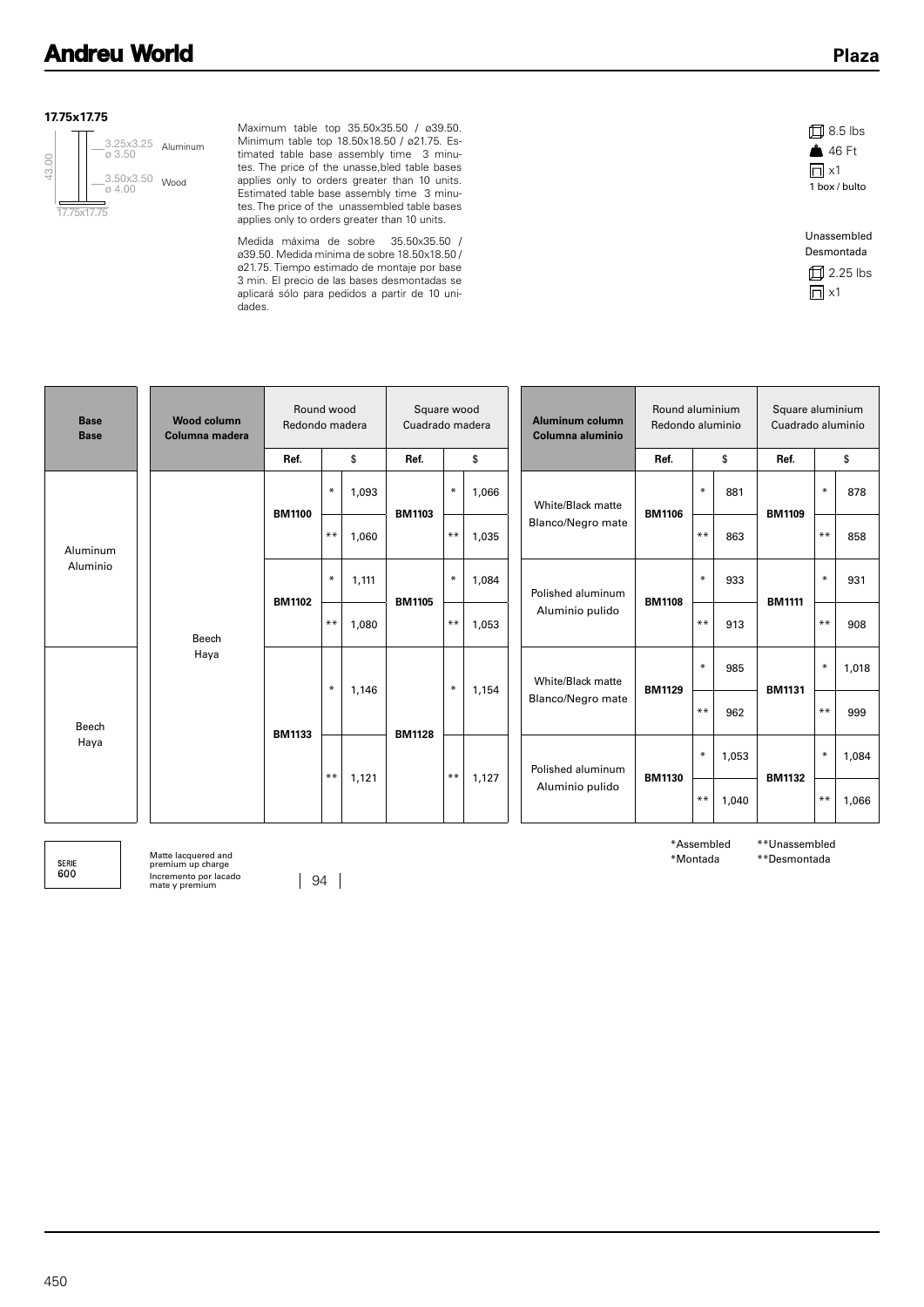## **Andreu World** *Qutdoor*



Descripción

Description Central base with injected aluminum base plate. Offered in extruded aluminum and rounded or squared shape. Available in earth brown, white or matte black. It can combine with any model from the Top collection.

> Base central de mesa con pie de inyección de aluminio combinable con columnas redondas o cuadradas de aluminio extruido. Disponible en acabados marrón tierra, blanco o negro mate. Combinable con cualquier modelo de la colección Top.

| Aluminum finish     |                              |                 |                           |
|---------------------|------------------------------|-----------------|---------------------------|
| Acabado de aluminio |                              |                 |                           |
|                     | Earth brown<br>Marrón tierra | White<br>Blanco | Matte black<br>Negro mate |

**Certificates Aluminum** UNE CEN/TR 581-4 Durability of exterior-grade furniture. **Certificados** Aluminio Aluminio **Aluminio Certificados Aluminio Aluminio Aluminio Aluminio Aluminio Aluminio Aluminio Aluminio Aluminio Aluminio Aluminio Aluminio Aluminio Aluminio Aluminio** 

Intellectual property / Propiedad intelectual

All our collections are protected by international industrial design registries, designs patents, copyrights and Intellectual Property laws.<br>Unauthorised use of AW International Property is a criminal offence and can lead

Todas nuestras colecciones están protegidas por registros de diseño industrial, diseño de patente, copyright y derechos de propiedad intelectual<br>en todo el mundo. El uso no autorizado de los diseños y propiedad intelectual

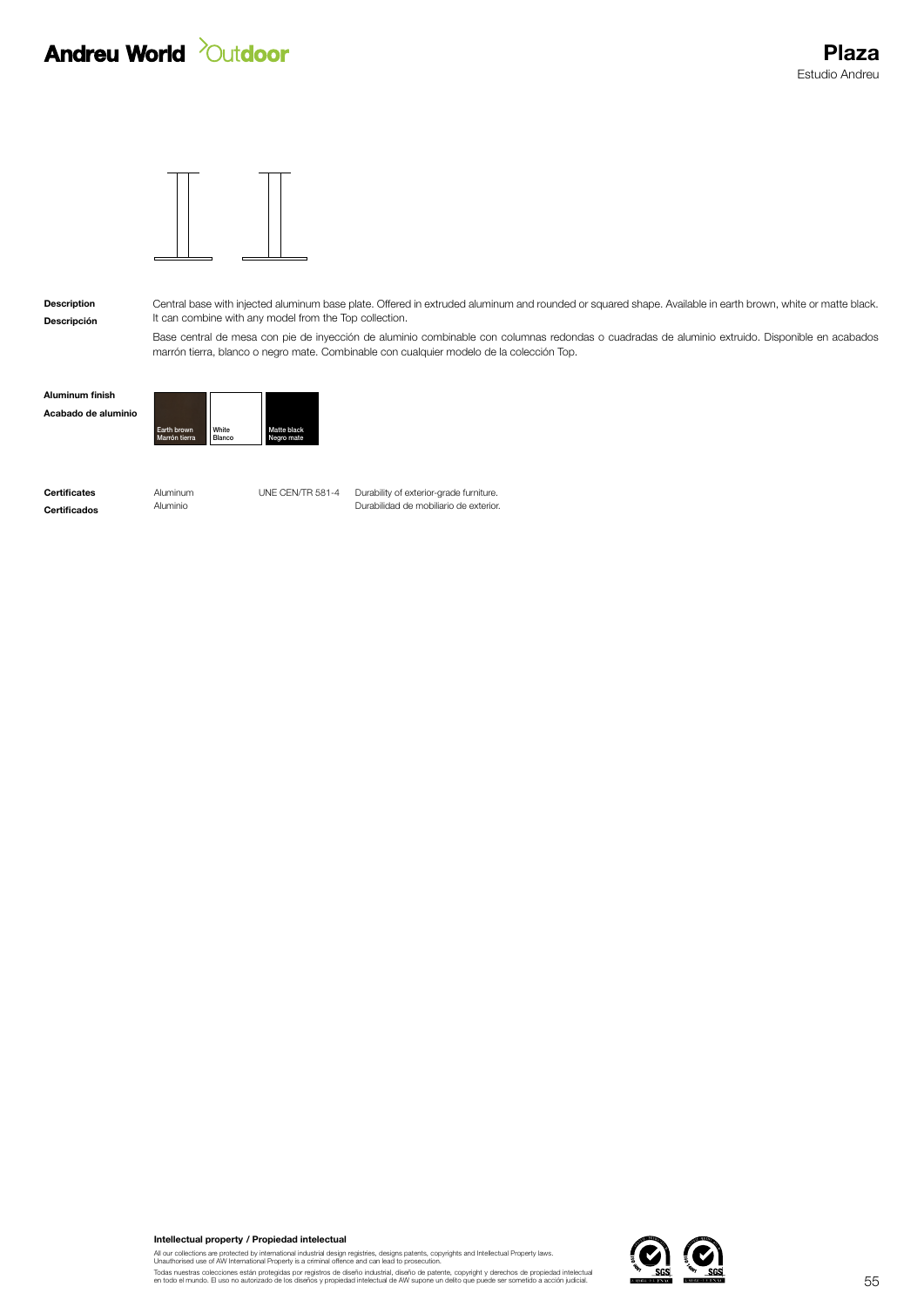### **Andreu World** *Outdoor*

#### 15.75x15.75



#### 17.75x17.75



Maximum table top 27.50x27.50 / ø 31.50 inch. Minimum table top 18.50x18.50 / ø21.75. Estimated table base assembly time 3 minutes. The price of the unassembled table bases applies only to orders greater than 10 units. Medida máxima de sobre 27.50x27.50 / ø 31.50 inch. Medida mínima de sobre 18.50x18.50 / ø21.75. Tiempo estimado de montaje por base 3 min. El precio de las bases desmontadas se aplicará sólo para

pedidos a partir de 10 unidades.

Maximum table top 35.50x35.50 / ø39.50 inch. Minimum table top 18.50x18.50 / ø21.75. Estimated table base assembly time 3 minutes. The price of the unassembled table bases applies only to orders greater than 10 units. Medida máxima de sobre 5.50x35.50 / ø39.50 inch. Medida mínima de sobre 18.50x18.50 / ø21.75. Tiempo estimado de montaje por base 3 min. El precio de las bases desmontadas se aplicará sólo para pedidos a partir de 10 unidades.

 $x1 \nightharpoonup_{11}$ **■ 4.75 cu.Ft**  $\frac{1}{34}$  34 lbs Unassembled

Plaza

 $x1_{11}$ **■ 1.50 cu.Ft** Desmontada

 $x1 = 1$ 5.75 cu.Ft  $\frac{1}{20}$  45 bs **■** 1.50 cu.Ft Desmontada Unassembled

 $x1_{11}$ 

|             |                                        | Column / Columna                   |         |     |                                      |         |     |  |  |  |  |  |
|-------------|----------------------------------------|------------------------------------|---------|-----|--------------------------------------|---------|-----|--|--|--|--|--|
|             | Aluminum finish<br>Acabado<br>aluminio | Round aluminum<br>Redondo aluminio |         |     | Square aluminum<br>Cuadrado aluminio |         |     |  |  |  |  |  |
|             |                                        | Ref.                               |         | \$  | Ref.                                 |         | \$  |  |  |  |  |  |
|             | White / Earth brown /<br>Matte Black   | BМ                                 | $\star$ | 619 | BМ                                   | $\star$ | 663 |  |  |  |  |  |
| 15.75x15.75 | Blanco / Marrón tierra /<br>Negro mate | 1069                               | $***$   | 596 | 1074                                 | $***$   | 642 |  |  |  |  |  |
|             |                                        |                                    |         |     |                                      |         |     |  |  |  |  |  |
| 17.75x17.75 | White / Earth brown /<br>Matte Black   | BМ                                 | $\star$ | 638 | BМ                                   | $\star$ | 694 |  |  |  |  |  |
|             | Blanco / Marrón tierra /<br>Negro mate | 1085                               | $***$   | 615 | 1090                                 | $***$   | 671 |  |  |  |  |  |

\*\* Desmontada \*\* Unassembled \* Montada \* Assembled